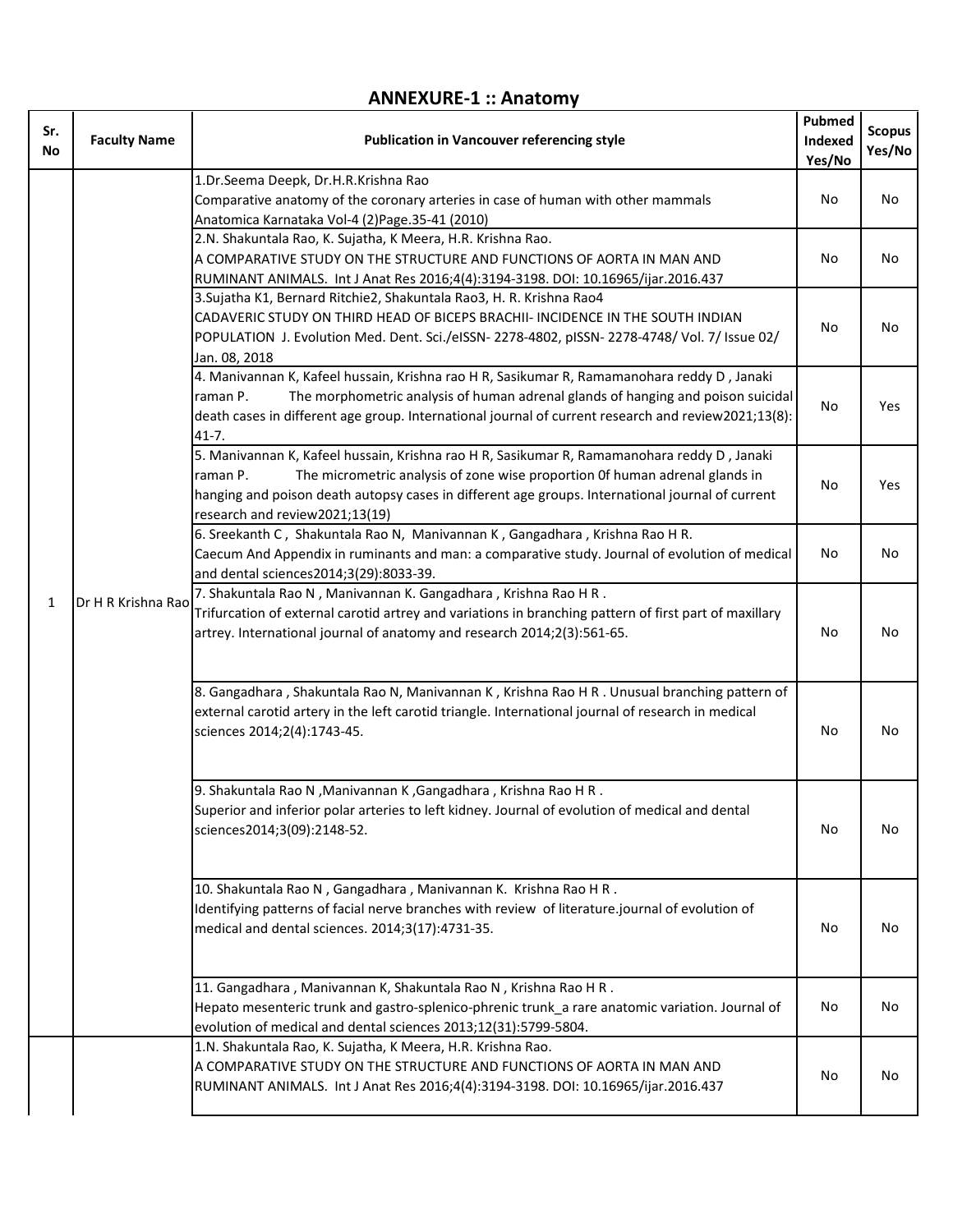| Sr.<br>No      | <b>Faculty Name</b>                   | <b>Publication in Vancouver referencing style</b>                                                                                                                                                                                                                                                                             | Pubmed<br>Indexed<br>Yes/No | <b>Scopus</b><br>Yes/No |
|----------------|---------------------------------------|-------------------------------------------------------------------------------------------------------------------------------------------------------------------------------------------------------------------------------------------------------------------------------------------------------------------------------|-----------------------------|-------------------------|
| $\overline{2}$ | Dr Sujatha K                          | 2. Shakuntala N, Sujatha. K.<br>A HISTOPATHOLOGICAL OBSERVATION MADE ON CYSTIC KIDNEYS OBTAINED FROM HUMAN<br>CADAVERS. Int J Anat Res 2019;7(4.2):7056-7059. DOI: 10.16965/ijar.2019.302                                                                                                                                     | No                          | No                      |
|                |                                       | 3. Sujatha. K, Shakuntala Rao.<br>A HUMAN CADAVERIC STUDY ON INCIDENCE, PREVALENCE AND MORPHOLOGY OF CYSTIC<br>KIDNEYS-WITH EMPHASIS ON ITS EMBRYOLOGICAL, PATHOLOGICAL AND CLINICAL SIGNIFICANCE.<br>Int J Anat Res 2017;5(4.1):4437-4440. DOI: 10.16965/ijar.2017.361                                                       | No                          | No                      |
|                |                                       | 4.Amar Singh L, Sujatha K, Ramachandra Bhat.<br>A CADAVERIC STUDY OF INCIDENCE MORPHOLOGY PHYLOGENY AND CLASSIFICATION OF<br>EXTENSOR DIGITORUM BREVIS MANUS. Int J Anat Res 2015;3(4):1651-1654. DOI:<br>10.16965/ijar.2015.305                                                                                              | No                          | No                      |
|                |                                       | 5. Brijesh R. Aghera, Sujatha. K, Tagdees Fatima. MORPHOLOGICAL STUDY OF ORIGIN OF<br>PROFUNDA FEMORIS ARTERY IN HUMAN CADAVERS. Int J Anat Res 2015;3(3):1376-1380. DOI:<br>10.16965/ijar.2015.240                                                                                                                           | No                          | No                      |
|                |                                       | 6.SujathaK11, PriyadarshiniNJ1 and Viveka Srinivasan2<br>SequenceGraphicstoImpartDrawingSkillsinanUpperExtremity AnatomyCourse<br>EducResMedSci. InPress(InPress):e119249.18th Nov 2021                                                                                                                                       | No                          | No                      |
|                |                                       | 7. Sujatha K.1, Devivaraprasad M.2 Chitra Nagaraj3, Shakuntala Rao N.4, Harsha P. J.5<br>Teaching Medical Documentation to Newly Admitted MBBS Students - A Preand Post-Test Study<br>J. Evid. Based Med. Healthc., pISSN- 2349-2562, eISSN- 2349-2570/ Vol. 7/Issue 28/July 13, 2020                                         | No                          | No                      |
|                |                                       | 8. Sujatha K1, Bernard Ritchie2, Shakuntala Rao3, H. R. Krishna Rao4<br>CADAVERIC STUDY ON THIRD HEAD OF BICEPS BRACHII- INCIDENCE IN THE SOUTH INDIAN<br>POPULATION J. Evolution Med. Dent. Sci./eISSN- 2278-4802, pISSN- 2278-4748/ Vol. 7/ Issue 02/<br>Jan. 08, 2018                                                      | No                          | No                      |
|                |                                       | 9. Sujatha K.1<br>Use of Labeled Histology Images with Key Identification for Histology Teaching Learning<br>DOI https://doi.org/ 10.1055/s-0040-17055 National Journal of Clinical Anatomy                                                                                                                                   | No                          | No                      |
|                |                                       | 10. Sujatha K.1, Harsha P. J.2, Chitra Nagaraj3, Shakuntala Rao N.4, Devivaraprasad M.5<br>What Do the Newly Joined Medical Students Feel about Being a Doctor?- A Cross-Sectional Study<br>J. Evid. Based Med. Healthc., pISSN- 2349-2562, eISSN- 2349-2570/ Vol. 7/Issue 27/July 06, 2020                                   | No                          | No                      |
| 3              | Dr Shashi Bhushan 2, August 2021<br>G | 1.Shruthy K M1, Aprajita Raizada2*, J Chanemougavally3, Shashi Bhushan Gollapalli4, M Sasirekha5<br>A comparative study of the effectiveness of problem-based learning versus tutorials in firstyear<br><b>MBBS</b> students<br>MedPulse International Journal of Anatomy, ISSN: 2348-2516, EISSN: 2636-4557 Volume 19, Issue | Yes                         | No                      |
|                |                                       | 2. Shashi Bhushan Gollapalli1, Sangeetha K2*, Thomas Manoj3, Shruthi M Mukhundan4<br>A study to estimate the cranial capacity in 100 dry human skull bones<br>MedPulse International Journal of Anatomy, PISSN: 2550-7621, EISSN: 2636-4557 Volume 19, Issue<br>1, July 2021 pp 13-16                                         | Yes                         | No                      |
|                |                                       | 1. Manivannan K, Kafeel hussain, Krishna rao H R, Sasikumar R, Ramamanohara reddy D, Janaki<br>The morphometric analysis of human adrenal glands of hanging and poison suicidal<br>raman P.<br>death cases in different age group. International journal of current research and review2021;13(8):<br>41-7.                   | No                          | Yes                     |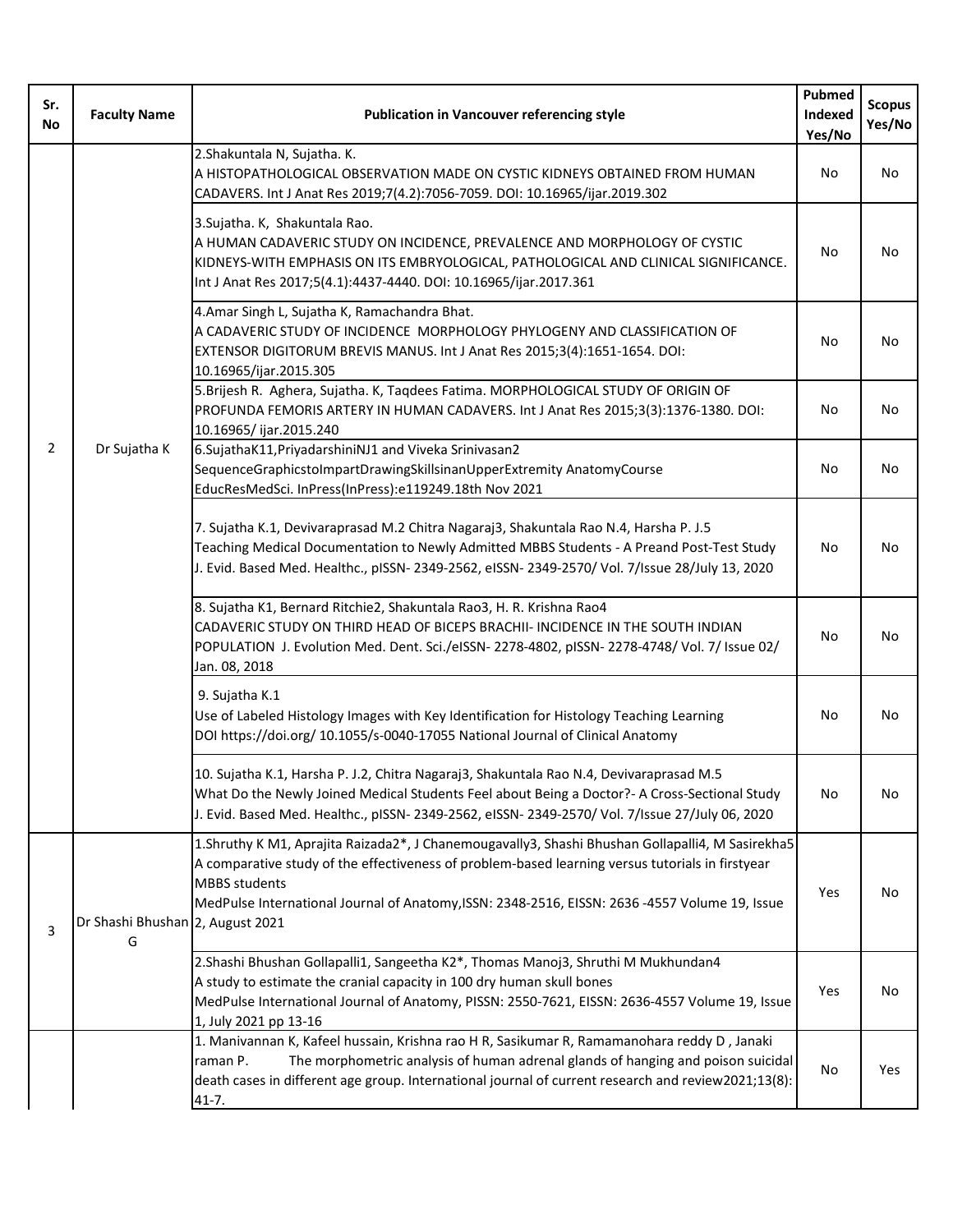| Sr.<br>No | <b>Faculty Name</b> | <b>Publication in Vancouver referencing style</b>                                                                                                                                                                                                                                                                            | Pubmed<br>Indexed<br>Yes/No | <b>Scopus</b><br>Yes/No |
|-----------|---------------------|------------------------------------------------------------------------------------------------------------------------------------------------------------------------------------------------------------------------------------------------------------------------------------------------------------------------------|-----------------------------|-------------------------|
| 4         | Mr Manivannan K     | 2. Manivannan K, Kafeel hussain, Krishna rao H R, Sasikumar R, Ramamanohara reddy D, Janaki<br>The micrometric analysis of zone wise proportion Of human adrenal glands in<br>raman P.<br>hanging and poison death autopsy cases in different age groups. International journal of current<br>research and review2021;13(19) | No                          | <b>Yes</b>              |
|           |                     | 3.1Sasikumar Rajendran, 2*Ponnulakshmi Rajagopal, 3Selvaraj Jayaraman, 4Jaideep Mahendra,<br>5 Revathi Kasturi, 6 Vishalai Nagarajan, 7 Manivannan Karuppan<br>A Review on Dietary Poly Phenols: Herbal Neutraceuticals to Combat Nephrotoxicity<br>Nat. Volatiles&Essent. Oils, 2021; 8(4): 7584-7597                       | No                          | Yes                     |
|           |                     | 4. Sasikumar R, Praveena kumara K, Manivannan K, Krishna Rao H R.<br>The study on morphological and morphometric analysis of sacral hiatus in dry human sacra.<br>International journal of anatomy and research2018; 6(4.1):5727-32.                                                                                         | No                          | No                      |
|           |                     | 5. Praveena kumari K, Sasikumar R, Manivannan K, Krishna Rao H R.<br>Gross anatomy and variations in the branching pattern of common hepatic artery. International<br>journal of advanced research 2018;6(6):652-61.                                                                                                         | No                          | No                      |
|           |                     | 6. Shakuntala N, Manivannan K, Gangadhara M, Krishna Rao H R.<br>A communicating root of auriculo temporal 6.nerve with inferior alveolar nerve-looping around<br>accessory meningeal artery. International journal of research in medical sciences 2015;3(3):626-29.                                                        | No                          | No                      |
|           |                     | 7. Manivannan K, Shakuntala Rao N, Gangadhara, Krishna Rao H R.<br>A variant radial artery-a case report. Journal of evolution of medical and dental<br>sciences2014;3(25):7067-72.                                                                                                                                          | No                          | No                      |
|           |                     | 8. Sreekanth C, Shakuntala Rao N, Manivannan K, Gangadhara, Krishna Rao H R.<br>Caecum And Appendix in ruminants and man: a comparative study. Journal of evolution of medical<br>and dental sciences2014;3(29):8033-39.                                                                                                     | No                          | No                      |
|           |                     | 9. Shakuntala Rao N, Manivannan K. Gangadhara, Krishna Rao H R.<br>Trifurcation of external carotid artrey and variations in branching pattern of first part of maxillary<br>artrey. International journal of anatomy and research 2014;2(3):561-65.                                                                         | No                          | No                      |
|           |                     | 10. Gangadhara, Shakuntala Rao N, Manivannan K, Krishna Rao H R . Unusual branching pattern<br>of external carotid artery in the left carotid triangle. International journal of research in medical<br>sciences 2014;2(4):1743-45.                                                                                          | No                          | No                      |
|           |                     | 11. Shakuntala Rao N , Manivannan K , Gangadhara , Krishna Rao H R .<br>Superior and inferior polar arteries to left kidney. Journal of evolution of medical and dental<br>sciences2014;3(09):2148-52.                                                                                                                       | No                          | No                      |
|           |                     | 12. Shakuntala Rao N, Gangadhara, Manivannan K. Krishna Rao H R.<br>Identifying patterns of facial nerve branches with review of literature.journal of evolution of<br>medical and dental sciences. 2014;3(17):4731-35.                                                                                                      | No.                         | No                      |